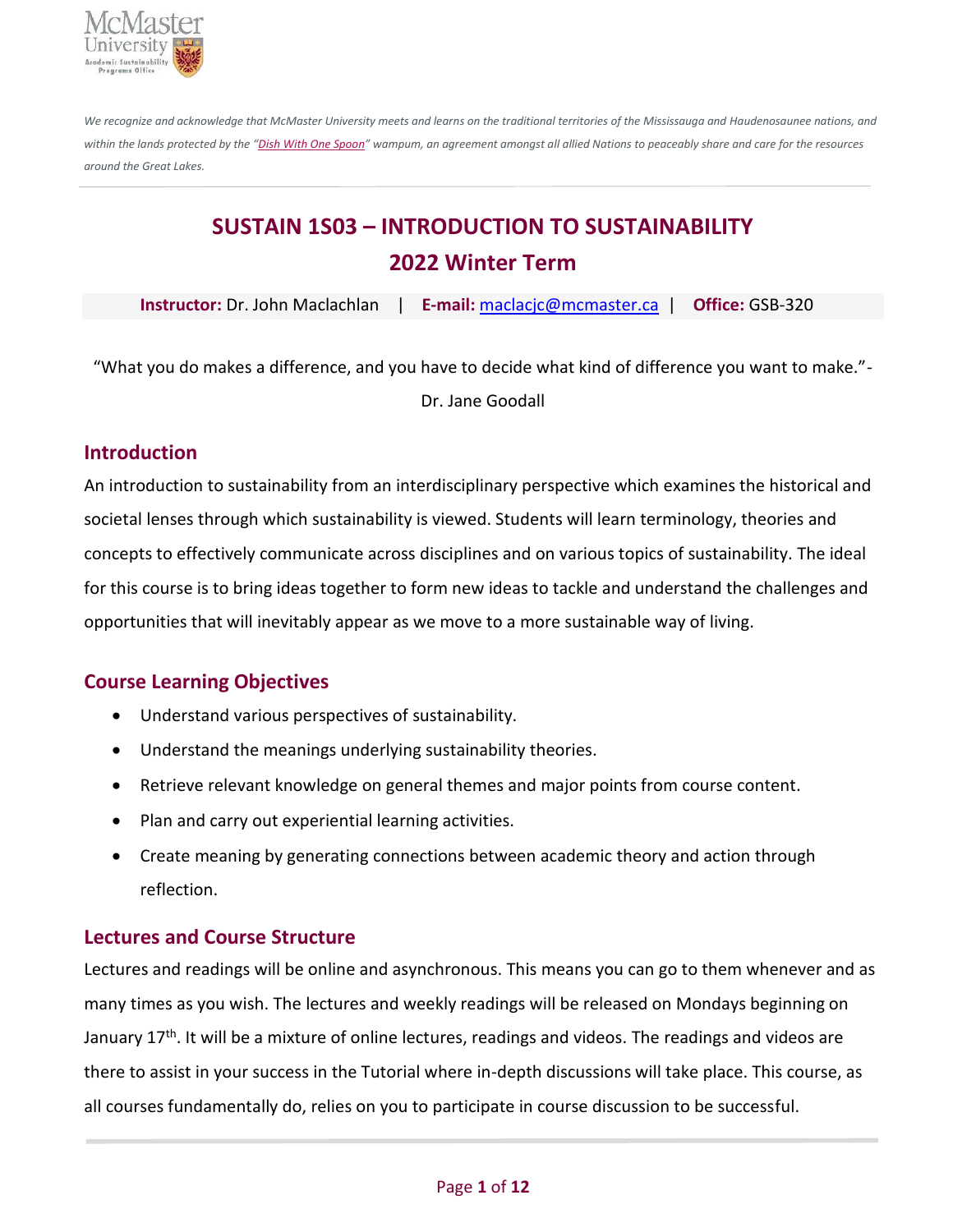

#### **Attendance and Emails Policy**

Virtual office hours will be held with the TAs and Instructions for these will be posted on Avenue to Learn. It is not the instructional teams responsibility to go over an entire lecture with you so please have specific questions ready.

While it is generally not appropriate to use email to ask detailed questions (including asking about what was discussed in the lectures) it is a bit different in an online course. If you feel comfortable use the class discussion board as that will be monitored daily (during the work week). As a general rule, you should not expect to receive answers to emails on weekends or in the evening. Rather, emails will typically be responded to during regular working hours on weekdays, and as schedule allows. Emails sent 24 hours prior to or on a due date for any assignment cannot be expected to be answered.

When asking a non-personal question, you are encouraged to use the Avenue discussion board. It is likely that any question you have (whether it be clarification or simply of interest) is had by others as well. The instructor will frequent the discussion board.

As a courtesy, and to ensure your emails are properly answered, you must include your name and student ID number in the email signature. **Emails must be sent from McMaster email accounts and should be sent to the course email** or they will not be read or responded to. Emails should be written in a professional manner, spell-checked and proof-read before sending them. The subject line **must** state for which course the query is about. Online discussion terminology must be avoided.

# **Materials & Fees**

#### **Required Materials/Resources**

• There are no resources for you to purchase other than what is available online. You may need to log into the McMaster Library Off-campus Access (https://library.mcmaster.ca/services/offcampus-access) to access some material.

# **Virtual Course Delivery**

**To follow and participate in virtual classes it is expected that you have reliable access to the following:**

- A computer that meets performance requirements [found here.](https://cto.mcmaster.ca/technology-resources-for-mcmaster-students/#tab-content-device-recommendations)
- An internet connection that is fast enough to stream video.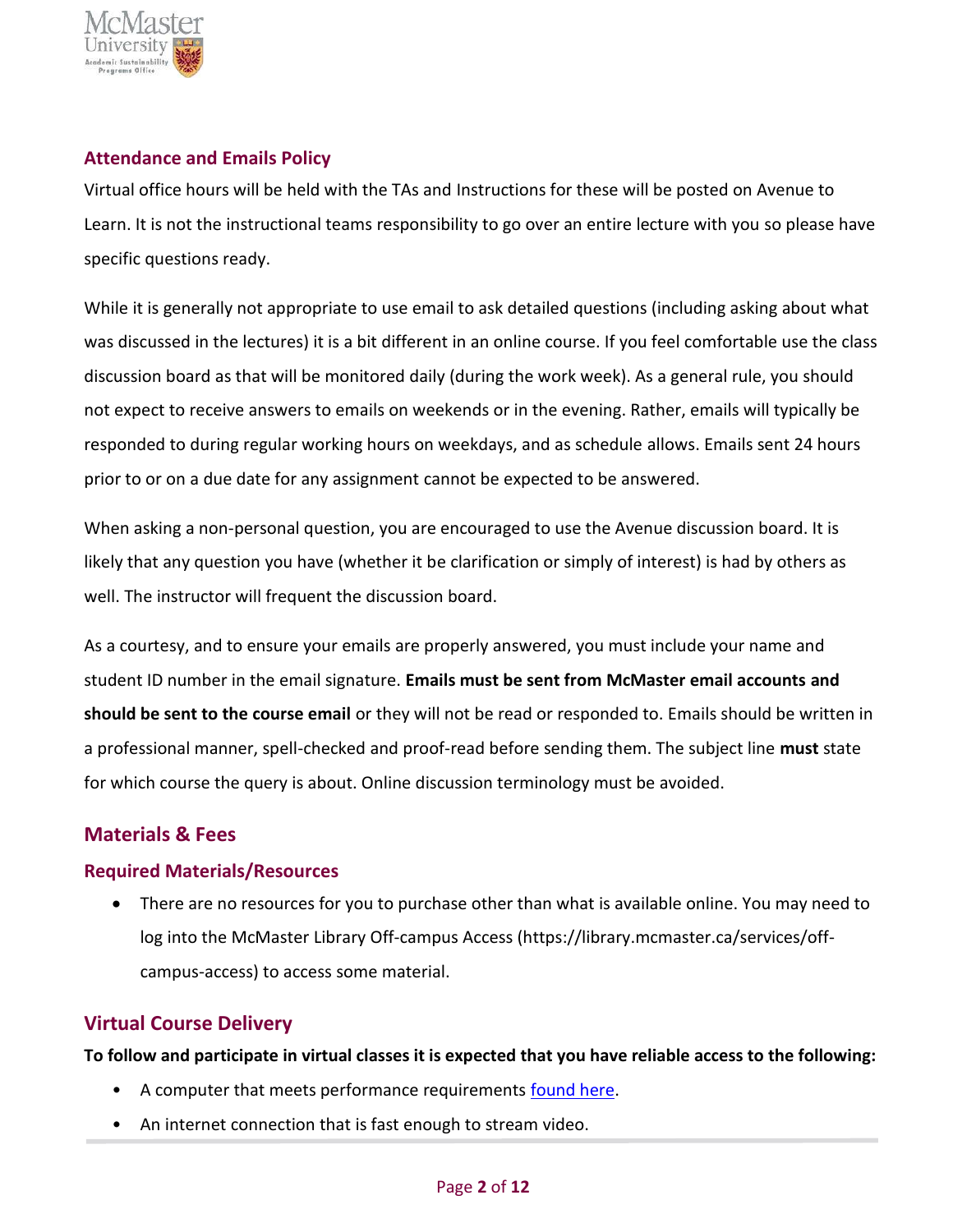

• Computer accessories that enable class participation, such as a microphone, speakers and webcam when needed.

If you think that you will not be able to meet these requirements, please contact [uts@mcmaster.ca](mailto:uts@mcmaster.ca) as soon as you can. Please visit the [Technology Resources for Students page](https://cto.mcmaster.ca/technology-resources-for-mcmaster-students/#tab-content-device-recommendations) for detailed requirements. If you use assistive technology or believe that our platforms might be a barrier to participating, please contact [Student Accessibility Services,](https://sas.mcmaster.ca/) [sas@mcmaster.ca,](mailto:sas@mcmaster.ca) for support.

#### **Course Overview and Assessment**

#### **Course Overview/Topics**

| Week                      | Topic(s)                                 |  |
|---------------------------|------------------------------------------|--|
| <b>WEEK 1 (Jan 10)</b>    | Intro, Course Outline, Assignment Review |  |
| <b>WEEK 2 (Jan 17)</b>    | History of Sustainable Development       |  |
| <b>WEEK 3 (Jan 24)</b>    | Environment & Economy                    |  |
| <b>WEEK 4 (Jan 31)</b>    | <b>Public and Private Sector Policy</b>  |  |
| <b>WEEK 5 (Feb 7)</b>     | <b>Measuring Sustainability</b>          |  |
| WEEK 6 (Feb 14)           | Stakeholders & Society                   |  |
| Week 7 (Feb 21)           | <b>READING WEEK</b>                      |  |
| <b>WEEK 8 (Feb 28)</b>    | Tragedy of the Commons                   |  |
| WEEK 9 (March 7)          | Climate Change                           |  |
| <b>WEEK 10 (March 14)</b> | Circular Economy                         |  |
| <b>WEEK 11 (March 21)</b> | UN Sustainable Development Goals         |  |
| WEEK 12 (March 28)        | Sustainability as a Goal                 |  |
| WEEK 13 (April 4)         | Final Lecture (course review)            |  |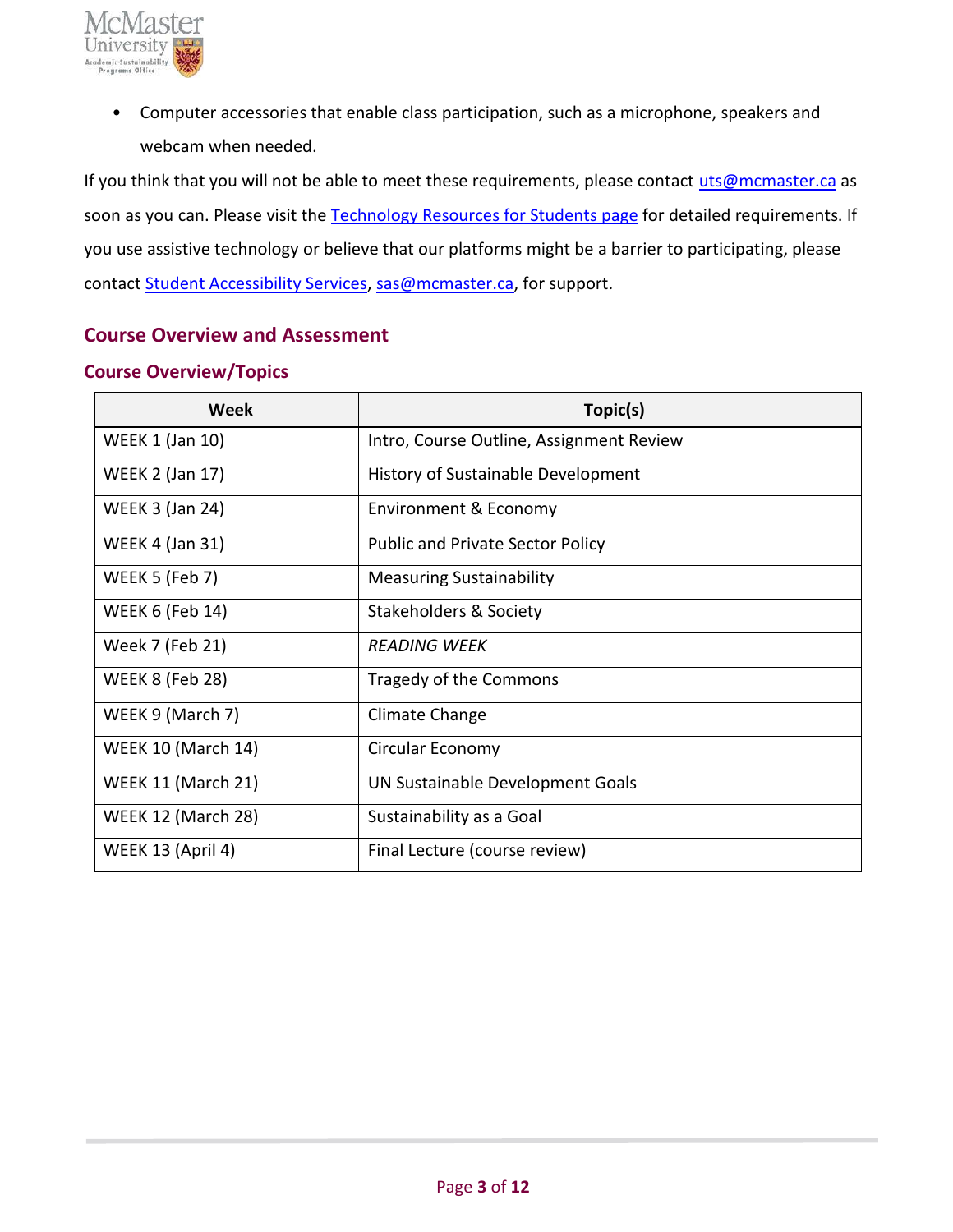

# **Evaluation**

#### **Assessment Schedule**

| <b>Item</b>                                        | <b>Due Dates</b>            | Weight |
|----------------------------------------------------|-----------------------------|--------|
| Experiential Learning Projects (3 at 10% each)     | February 11 <sup>th</sup>   | 30%    |
|                                                    | March 11 <sup>th</sup>      |        |
|                                                    | March 25 <sup>th</sup>      |        |
| Online Quizzes (10 at 3.5% each)                   | Throughout term             | 35%    |
| <b>Tutorial Participation and CSR Presentation</b> | Throughout term             | 20%    |
|                                                    | Tutorials begin the week of |        |
|                                                    | January 24th                |        |
| <b>Group Assignment</b>                            | April 11 <sup>th</sup>      | 15%    |

#### **Experiential Learning Project 30% total (3 at 10% each)**

In line with the overall goals of the Sustainable Future Program, students will have the opportunity to take part in self-directed, community-based, and experiential education related to their personal passions and interests in sustainability. To achieve these goals, as part of their Experiential Learning Projects, students will complete three community-based, experiential learning activities of their choosing throughout the course.

After taking part in each of their three chosen activities, students will document their experiences through the creation of personal reflections. To support interdisciplinary learning and reflection learning, students will share findings from their experiences with their classmates. Students will complete each experiential learning project, which will include research, taking part in the experiential activity, preparing a reflection, and engaging in group discussion within tutorial.

Student will be provided with experiential learning opportunities that are both online and in-person with sufficient options for both. Students should not participate in any experiential learning activity that may put them or others at any risk – including risk to exposure related to COVID-19. Student must exercise good judgement when referring to an approved experiential learning activity to ensure that it meets the required level of precaution associated with issued government and university guidelines at the time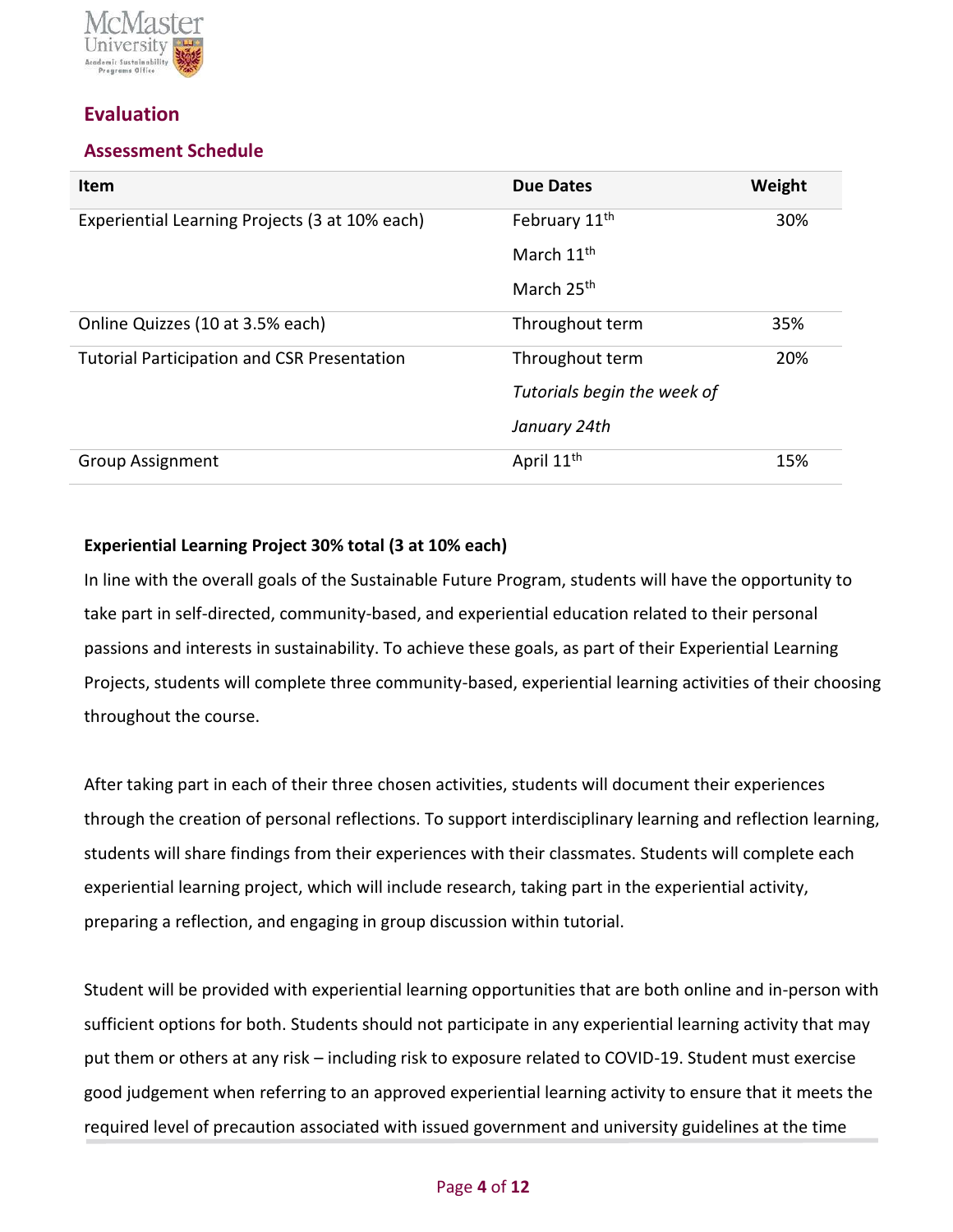

that the student is engaging in the activity as circumstances may have changes from the time it was posted.

Sufficient opportunities for virtual experiential learning activities will be provided to students allowing them to meet the criteria of the "Experiential Learning Project" regardless of geographic location and without need to access any space outside their dwelling.

Please refer to the Avenue to Learn for full details, including links to resources and rubrics.

#### **Online Quizzes: 35%**

Students will take an online quiz approximately once each week throughout the term (approximately 10 quizzes). The material covered will include instructor posted content, assigned readings, and assigned TED Talks and/or other related media. Students are expected to monitor A2L for assigned quizzed and announcements.

Due: Please check Avenue for the weekly quiz schedule beginning on January 17<sup>th</sup>.

#### **Tutorial Participation: 20%**

Students are expected to attend each tutorial having completed all identified tasks, including homework assignments and readings.

Students are required to contribute during tutorial discussions/activities. Students who provide meaningful contribution, via active participation, in all tutorials will receive full marks for tutorial participation. Note that tutorials are designed to encourage participation through various means including one-on-one peer discussions, small group tasks, and activities.

**Overview on how to receive an A+ on Attendance and Participation:** 

*Attend and participate in all tutorials Contribute to discussions Contribute to groups CSR presentation*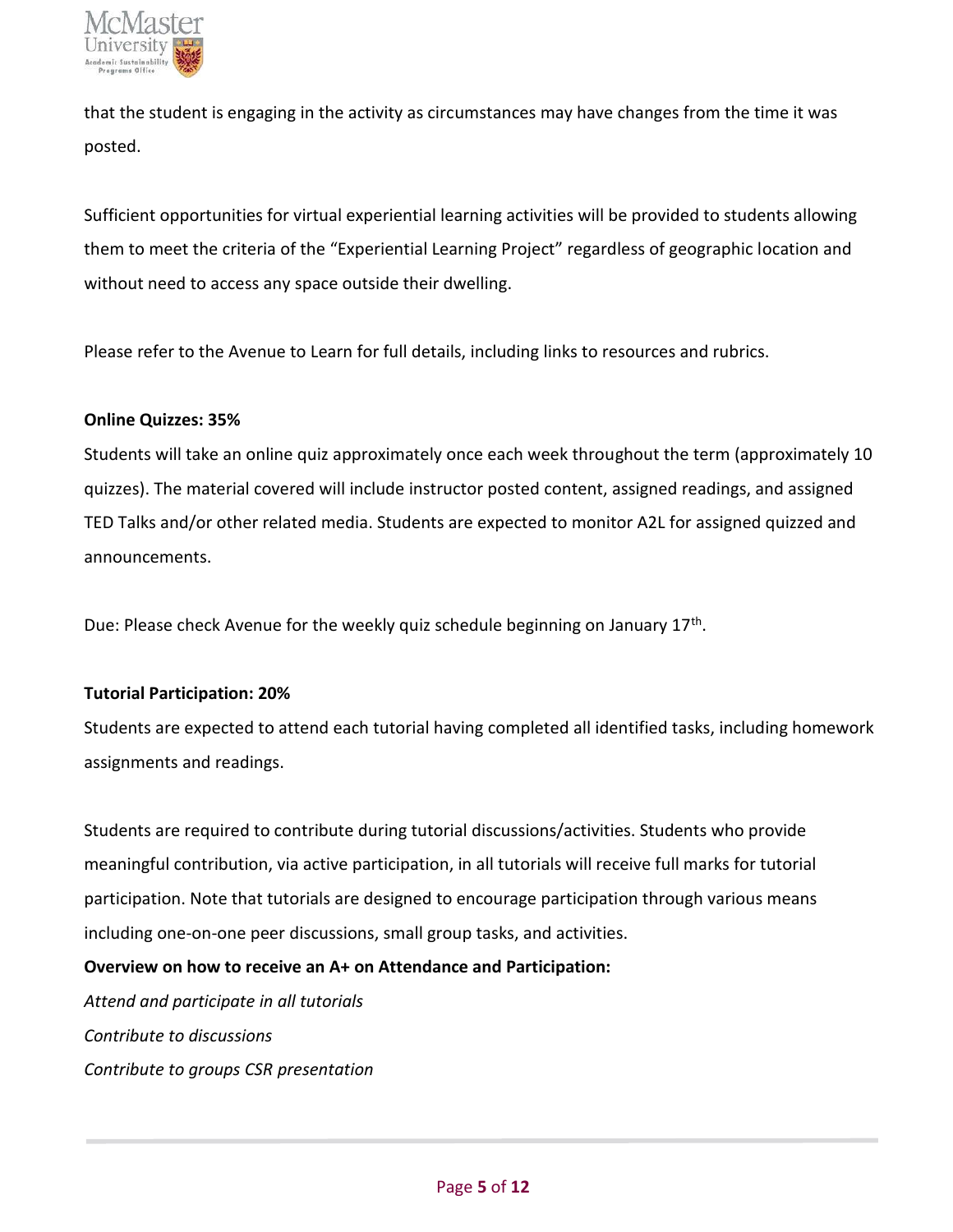

#### **GROUP ASSIGNMENT 15%**

Students will complete a group assignment in an interdisciplinary group format. The assignment requires students to reflect on the course content and conduct additional research to address current issues in sustainability.

In groups of 4 or 5 (selected by the instructional team), you will be required to define the term "sustainability". You must define one term that resonates with all of your group members. It must be concise and powerful – invoking a sense of responsibility, action, while being timeless. Based on the group's definition - each student must provide an explanation as to how this definition fits with their interpretation. Relate the definition to your culture background and how it resonates with your past as well as how you can see it being part of your lifestyle and career path in the future. Please refer to Avenue to Learn for full assignment details, including links to resources and rubrics. *The group assignment will be due electronically in Word via Avenue to Learn by 4pm on April 11th .*

#### **Group Work Policy**

Throughout the course, students will be provided with a variety of opportunities for interdisciplinary discussion and group work. All group members will receive the same mark for group assignments. Part of this course is to provide students with the opportunity to develop their teamwork skills. When challenges arise, utilize the opportunity to employ strategies to better the group dynamics going forward. You are encouraged to seek support from course TAs and/or Instructor.

In extreme circumstances, and once group members have attempted to address the situation as a team, they may approach the Course Instructor to proceed with further action. In such an instance, the group will be requested to submit documentation of the situation. After an initial warning, and if no significant improvement is made, the course Instructor reserves the right to adjust any individuals' assignment mark.

# **Requests for Relief for Missed Academic Term Work**

[McMaster Student Absence Form \(MSAF\):](https://secretariat.mcmaster.ca/university-policies-procedures-guidelines/msaf-mcmaster-student-absence-form/) In the event of an absence for medical or other reasons, students should review and follow the Academic Regulation in the Undergraduate Calendar "Requests for Relief for Missed Academic Term Work".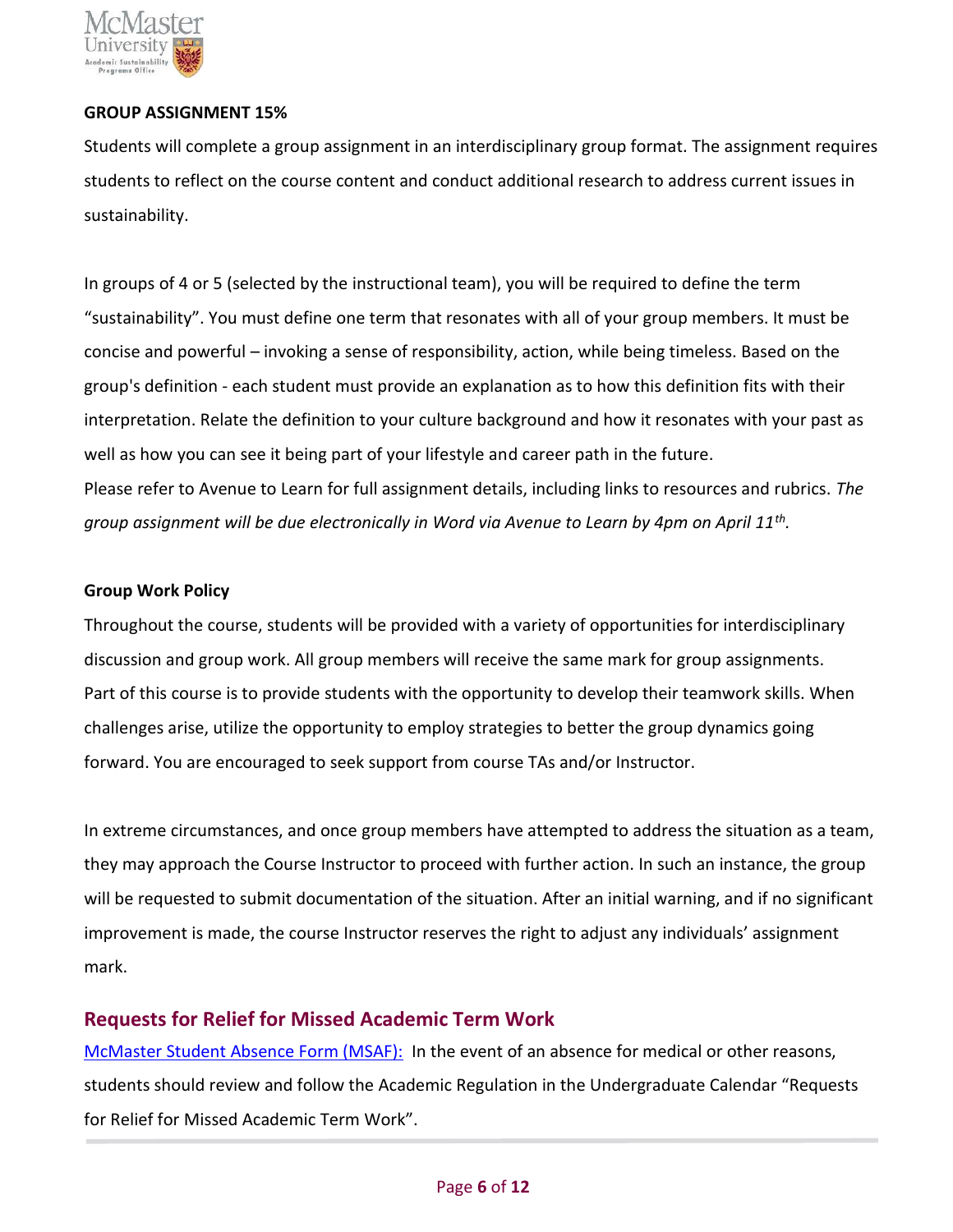

#### **MSAF Course Specific Information**

If you are seeking relief for missed academic work because of a minor medical reason or personal situation lasting fewer than three calendar days in duration, you may report your absence, once per term, without documentation, using the McMaster Student Absence Form. Absences for a longer duration or for other reasons must be reported to your Faculty/Program office, with documentation, and relief from term work may not necessarily be granted. When using the MSAF, report your absence to [maclacjc@mcmaster.ca.](mailto:maclacjc@mcmaster.ca) You must then contact your instructor immediately (normally within 2 working days) by email at [maclacjc@mcmaster.ca](mailto:maclacjc@mcmaster.ca) to learn what relief may be granted for the work you have missed, and relevant details such as revised deadlines, or time and location of a make-up evaluation. Please note that the MSAF may not be used for term work worth 25% or more, nor can it be used for a final examination.

**Please note**: students who use the MSAF, but who do not contact the instructor within the 2 working days period, **will not be granted any relief.**

#### **Missed or Late Work**

If you miss a test, quiz, or term paper for a legitimate reason, you must report your absence using the [McMaster Student Absence Form \(MSAF\)](https://www.mcmaster.ca/msaf/). Please see the section titled '*Requests for Relief of Missed Academic Term Work*' section above for further information. Do not bring a doctor's note to your instructor or T.A.

For no assignment will grades be reweighted to the final exam. You **must** contact your instructor to find out what accommodations, if any, will be made for a missed work. Failure to contact the instructor to discuss accommodations within 2 days of the due date results in a grade of zero on any assignment or midterm.

#### **Courses with An On-Line Element - Avenue to Learn**

[Avenue to Learn](https://avenue.mcmaster.ca/) (A2L) is an online system that will be used in this class for communicating information relating to the course (e.g. lecture notes, etc.). To log in to A2L, use your MacID login and password. See the A2L home page above for more instructions if you need them. **It is the student's responsibility to check A2L regularly (i.e. AT LEAST twice a week) for updates.**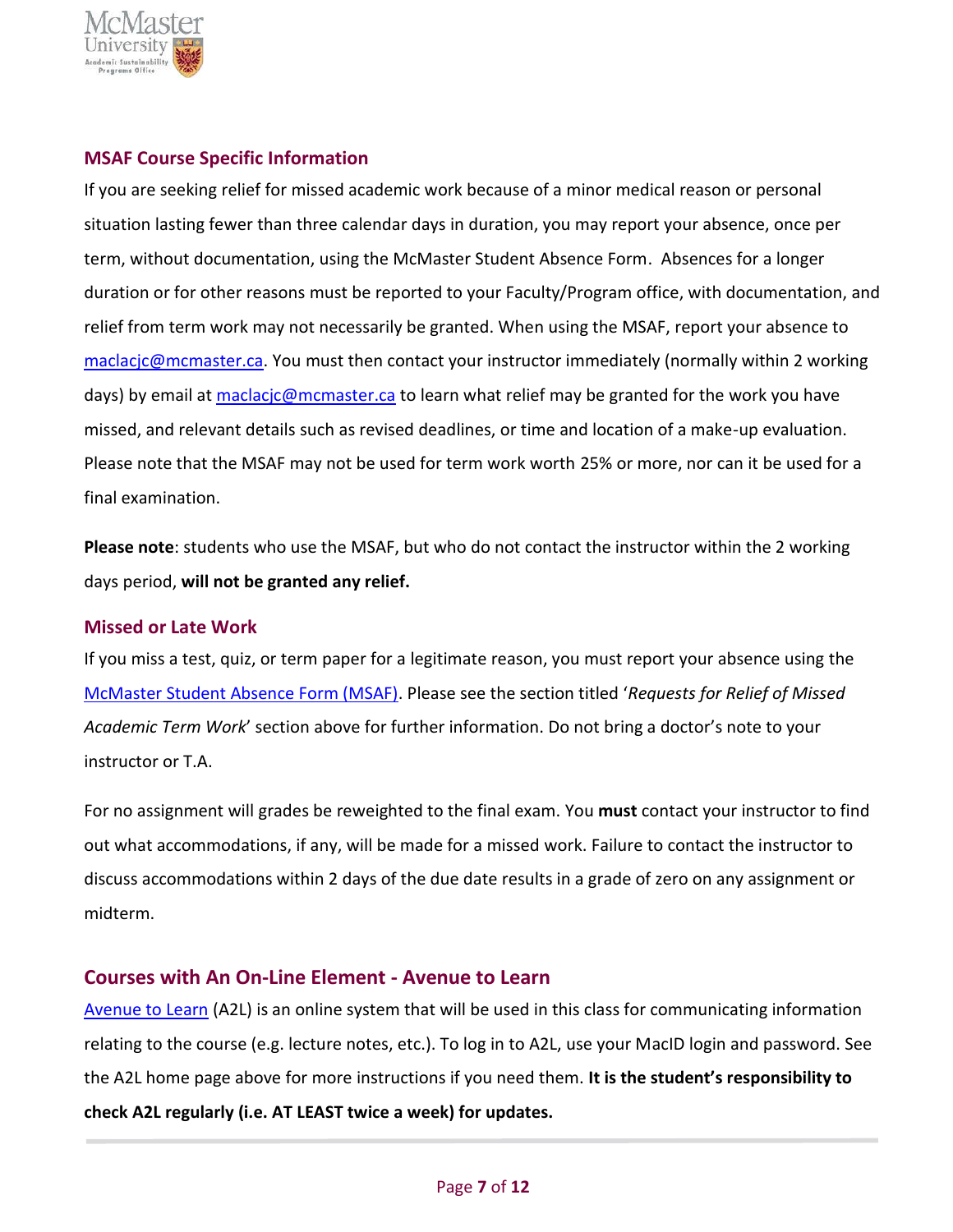

Students should be aware that, when they access the electronic components of this course, private information such as first and last names, user names for the McMaster e-mail accounts, and program affiliation may become apparent to all other students in the same course. The available information is dependent on the technology used. Continuation in this course will be deemed consent to this disclosure. If you have any questions or concerns about such disclosure, please discuss this with the course instructor. If you encounter any technical problems with this service, go to the **Avenue to Learn** [help](https://wiki.mcmaster.ca/avenue/) website for support. *Please note that it is not the responsibility of the teaching staff of SUSTAIN 1S03 to assist you with A2L issues.*

#### **Mark Appeals and Avenue to Learn Grades**

You will have **one week** (i.e. 7 days) from the date that marks for an evaluation (e.g. quiz) are released to appeal your mark. All grades will be released digitally and if you wish to appeal a grade, you must send a note via email (including your name, McMaster email address, and student ID number) to the instructor stating why you wish to have the assignment looked after. In any case, if the request is found to be insufficiently justified (e.g. simply wanting a higher mark is insufficient), the matter will not be further investigated. Remember that a resubmitted paper is entirely regraded meaning the grade can go up or down.

Your marks will be recorded on A2L. **It is your responsibility to check that all marks entered into A2L are recorded properly.** You must notify the instructor about any errors with regards to how your marks are entered. You have until 48 hours prior to the final exam to report any A2L mark issues.

# **Academic Accommodation of Students with Disabilities**

Students with disabilities who require academic accommodation must contact Student Accessibility [Services \(SAS\)](https://sas.mcmaster.ca/) at 905-525-9140 ext. 28652 or [sas@mcmaster.ca](mailto:sas@mcmaster.ca) to make arrangements with a Program Coordinator. For further information, consult McMaster University's *[Academic Accommodation of](https://secretariat.mcmaster.ca/app/uploads/Academic-Accommodations-Policy.pdf)  [Students with Disabilities](https://secretariat.mcmaster.ca/app/uploads/Academic-Accommodations-Policy.pdf)* policy.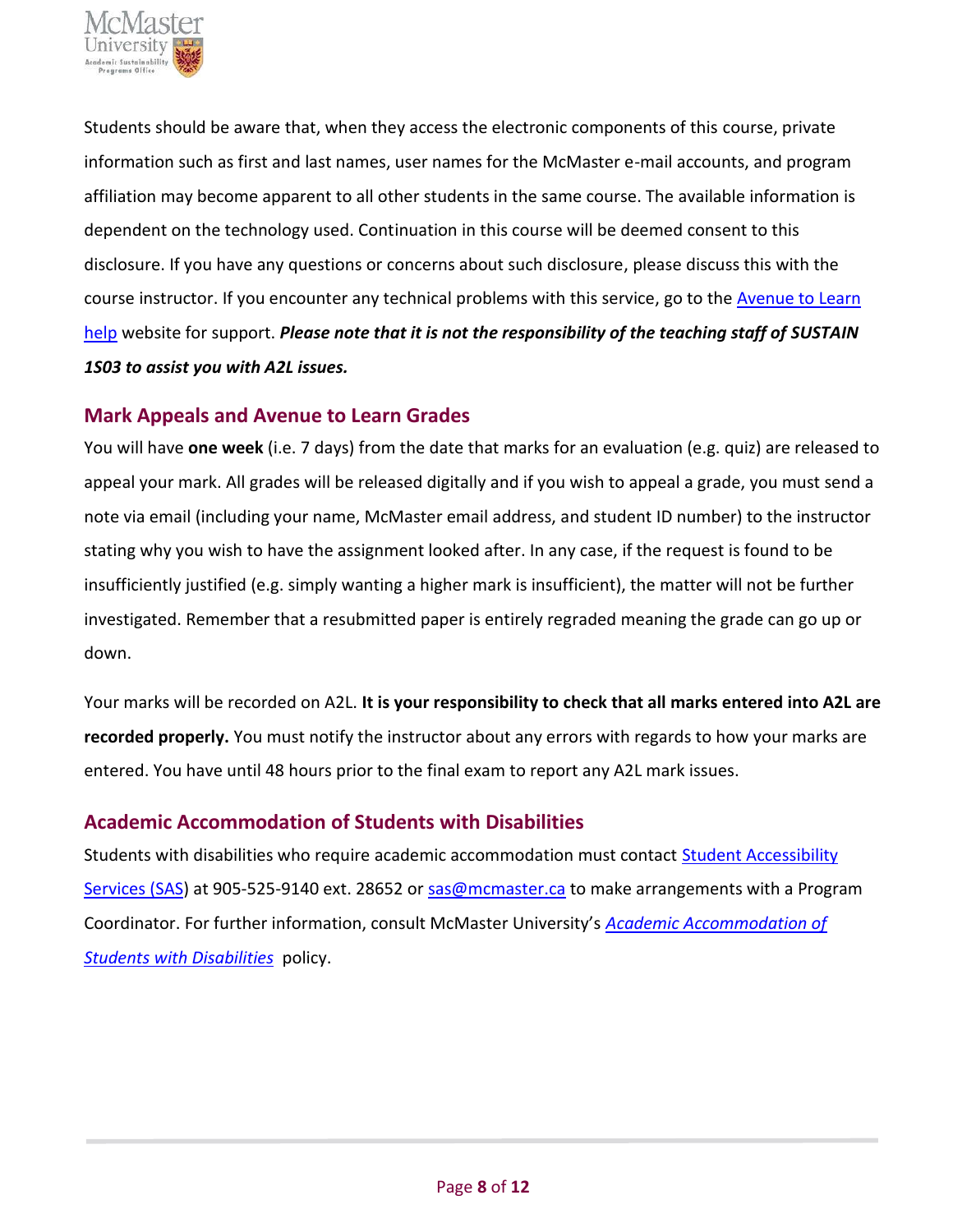

# **Academic Accommodation for Religious, Indigenous Or Spiritual Observances (Riso)**

Students requiring academic accommodation based on religious, indigenous or spiritual observances should follow the procedures set out in the [RISO](https://secretariat.mcmaster.ca/app/uploads/2019/02/Academic-Accommodation-for-Religious-Indigenous-and-Spiritual-Observances-Policy-on.pdf) policy. Students should submit their request to their Faculty Office *normally within 10 working days* of the beginning of term in which they anticipate a need for accommodation or to the Registrar's Office prior to their examinations. Students should also contact their instructors as soon as possible to make alternative arrangements for classes, assignments, and tests.

#### **Online Proctoring**

*Some courses may* use online proctoring software for tests and exams. This software may require students to turn on their video camera, present identification, monitor and record their computer activities, and/or lock/restrict their browser or other applications/software during tests or exams. This software may be required to be installed before the test/exam begins.

# **Academic Integrity**

You are expected to exhibit honesty and use ethical behaviour in all aspects of the learning process. Academic credentials you earn are rooted in principles of honesty and academic integrity.

#### **It is your responsibility to understand what constitutes academic dishonesty.**

Academic dishonesty is to knowingly act or fail to act in a way that results or could result in unearned academic credit or advantage. This behaviour can result in serious consequences, e.g. the grade of zero on an assignment, loss of credit with a notation on the transcript (notation reads: "Grade of F assigned for academic dishonesty"), and/or suspension or expulsion from the university. For information on the various types of academic dishonesty please refer to the *[Academic Integrity Policy](https://secretariat.mcmaster.ca/app/uploads/Academic-Integrity-Policy-1-1.pdf),* located at [https://secretariat.mcmaster.ca/university-policies-procedures-](https://secretariat.mcmaster.ca/university-policies-procedures-%20guidelines/) guidelines/

#### **The following illustrates only three forms of academic dishonesty:**

- plagiarism, e.g. the submission of work that is not one's own or for which other credit has been obtained.
- improper collaboration in group work.
- copying or using unauthorized aids in tests and examinations.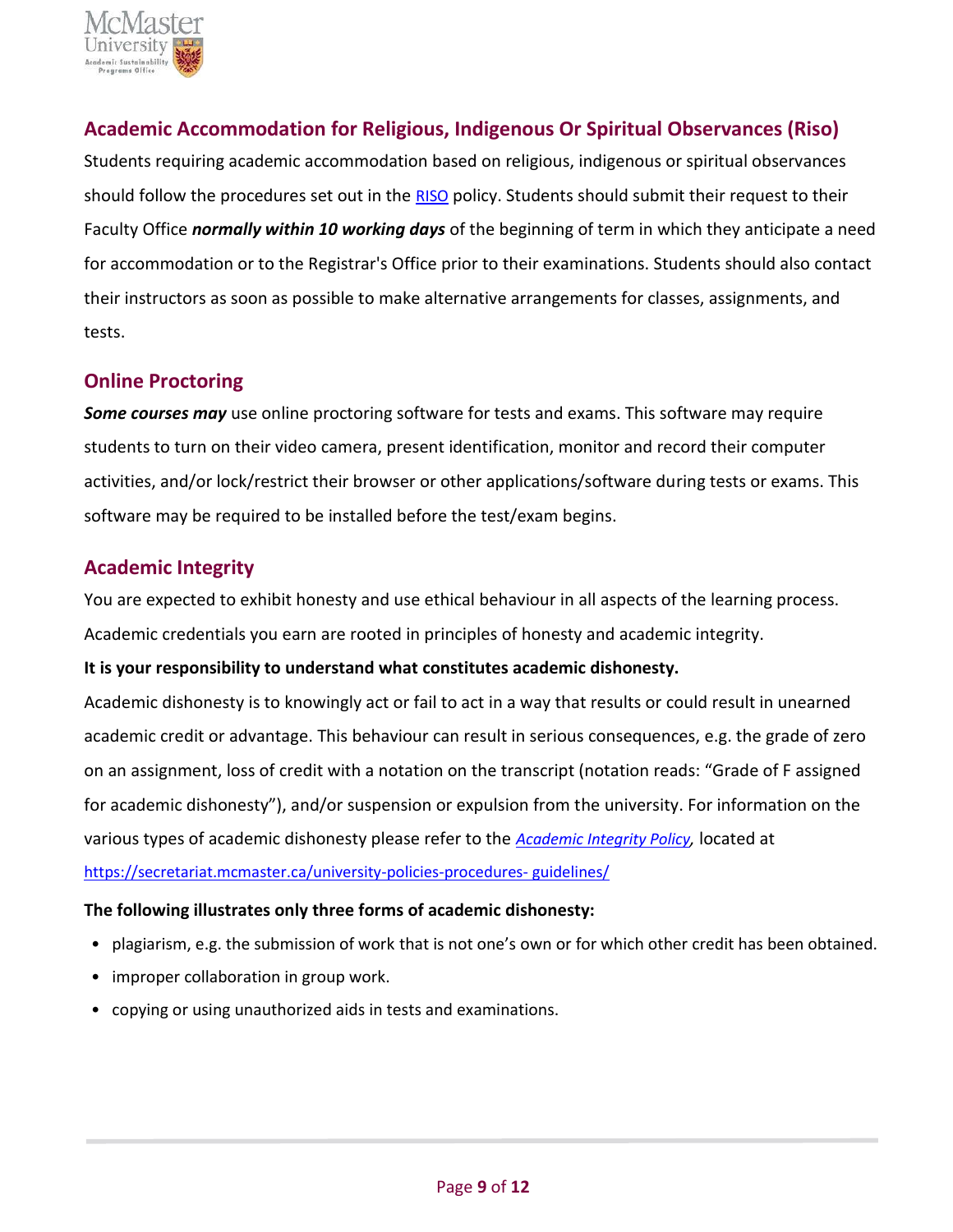

# **Authenticity / Plagiarism Detection**

*Some courses may* use a web-based service (Turnitin.com) to reveal authenticity and ownership of student submitted work. For courses using such software, students will be expected to submit their work electronically either directly to Turnitin.com or via an online learning platform (e.g. A2L, etc.) using plagiarism detection (a service supported by Turnitin.com) so it can be checked for academic dishonesty.

Students who do not wish their work to be submitted through the plagiarism detection software must inform the Instructor before the assignment is due. No penalty will be assigned to a student who does not submit work to the plagiarism detection software. **All submitted work is subject to normal verification that standards of academic integrity have been upheld** (e.g., on-line search, other software, etc.). For more details about McMaster's use of Turnitin.com please go to the McMaster Office of [Academic Integrity](https://www.mcmaster.ca/academicintegrity/)

#### **Conduct Expectations**

As a McMaster student, you have the right to experience, and the responsibility to demonstrate, respectful and dignified interactions within all our living, learning and working communities. These expectations are described in the *[Code of Student Rights & Responsibilities](https://secretariat.mcmaster.ca/app/uploads/Code-of-Student-Rights-and-Responsibilities.pdf)* (the "Code"). All students share the responsibility of maintaining a positive environment for the academic and personal growth of all McMaster community members, **whether in person or online**.

It is essential that students be mindful of their interactions online, as the Code remains in effect in virtual learning environments. The Code applies to any interactions that adversely affect, disrupt, or interfere with reasonable participation in University activities. Student disruptions or behaviours that interfere with university functions on online platforms (e.g. use of Avenue 2 Learn, WebEx or Zoom for delivery), will be taken very seriously and will be investigated. Outcomes may include restriction or removal of the involved students' access to these platforms.

#### **Student Conduct**

Students' behaviour in all aspects of this course should meet the standards of the McMaster University Student Code of Conduct. Any inappropriate behaviour directed against any of your colleagues, T.A, or the instructor will not be tolerated. Disruptive behaviour during lectures will also not be tolerated.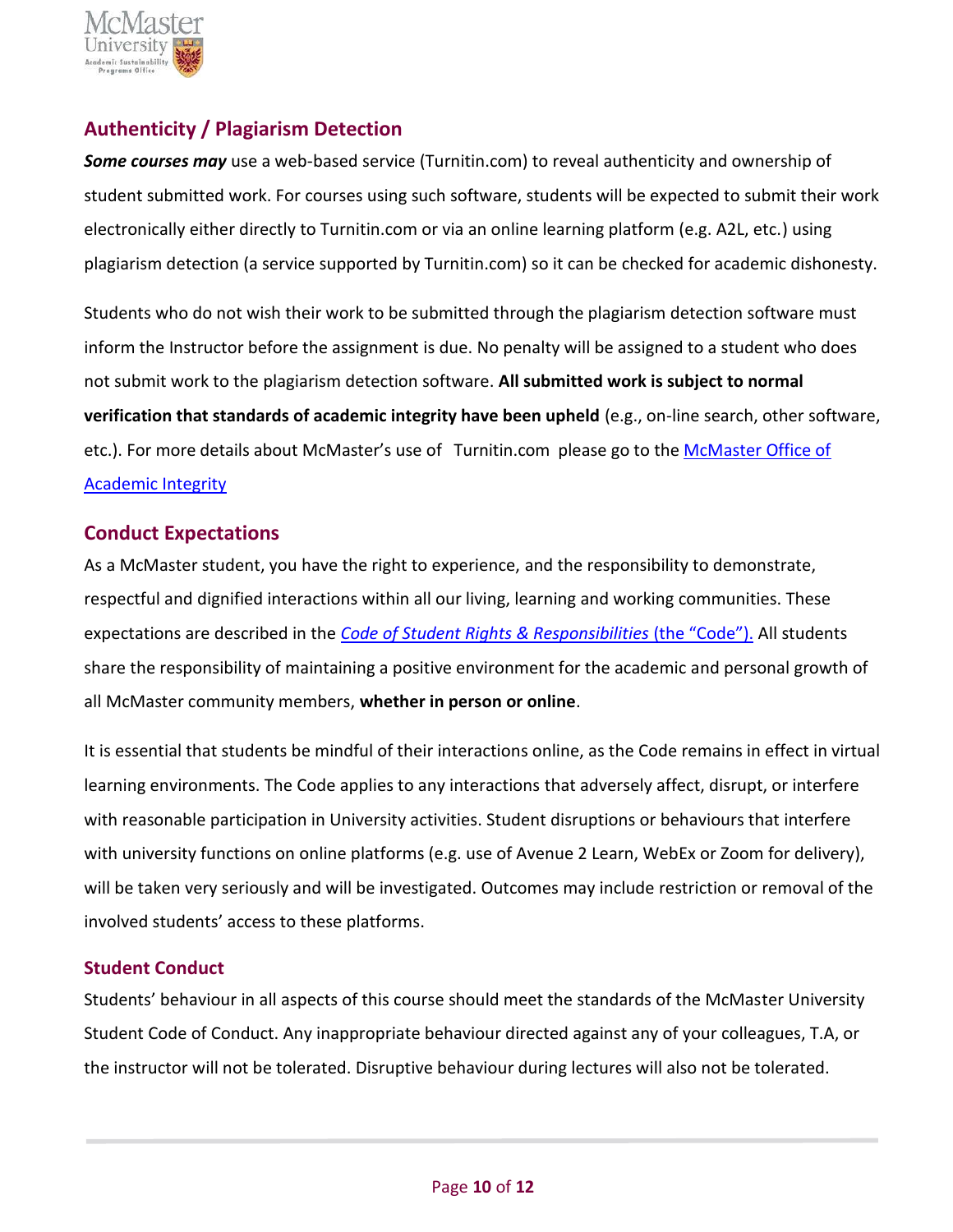

This also means that the A2L Discussion Board is an extension of the classroom. These spaces are to be considered inclusive and safe. Abuse, ridicule, slander, inappropriate language, and discrimination towards the instructor, teaching staff, and other students will not be tolerated in any capacity. This may lead to various disciplinary measures including, but not limited to, removal of access privileges to the A2L for SUSTAIN 1S03.

# **Copyright and Recording**

Students are advised that lectures, demonstrations, performances, and any other course material provided by an instructor include copyright protected works. The Copyright Act and copyright law protect every original literary, dramatic, musical and artistic work, **including lectures** by University instructors.

The recording of lectures, tutorials, or other methods of instruction may occur during a course. Recording may be done by either the instructor for the purpose of authorized distribution, or by a student for the purpose of personal study. Students should be aware that their voice and/or image may be recorded by others during the class. Please speak with the instructor if this is a concern for you.

# **Extreme Circumstances**

The University reserves the right to change the dates and deadlines for any or all courses in extreme circumstances (e.g., severe weather, labour disruptions, etc.). Changes will be communicated through regular McMaster communication channels, such as McMaster Daily News, A2L and/or McMaster email.

# **Acknowledgement of Course Policies**

Your registration and continuous participation (e.g. on A2L, in the classroom, etc.) to the various learning activities of SUSTAIN 1S03 will be considered to be an implicit acknowledgement of the course policies outlined above, or of any other that may be announced during lecture and/or on A2L. **It is your responsibility to read this course outline, to familiarize yourself with the course policies and to act accordingly.** Lack of awareness of the course policies **cannot be invoked** at any point during this course for failure to meet them. It is your responsibility to ask for clarification on any policies that you do not understand.